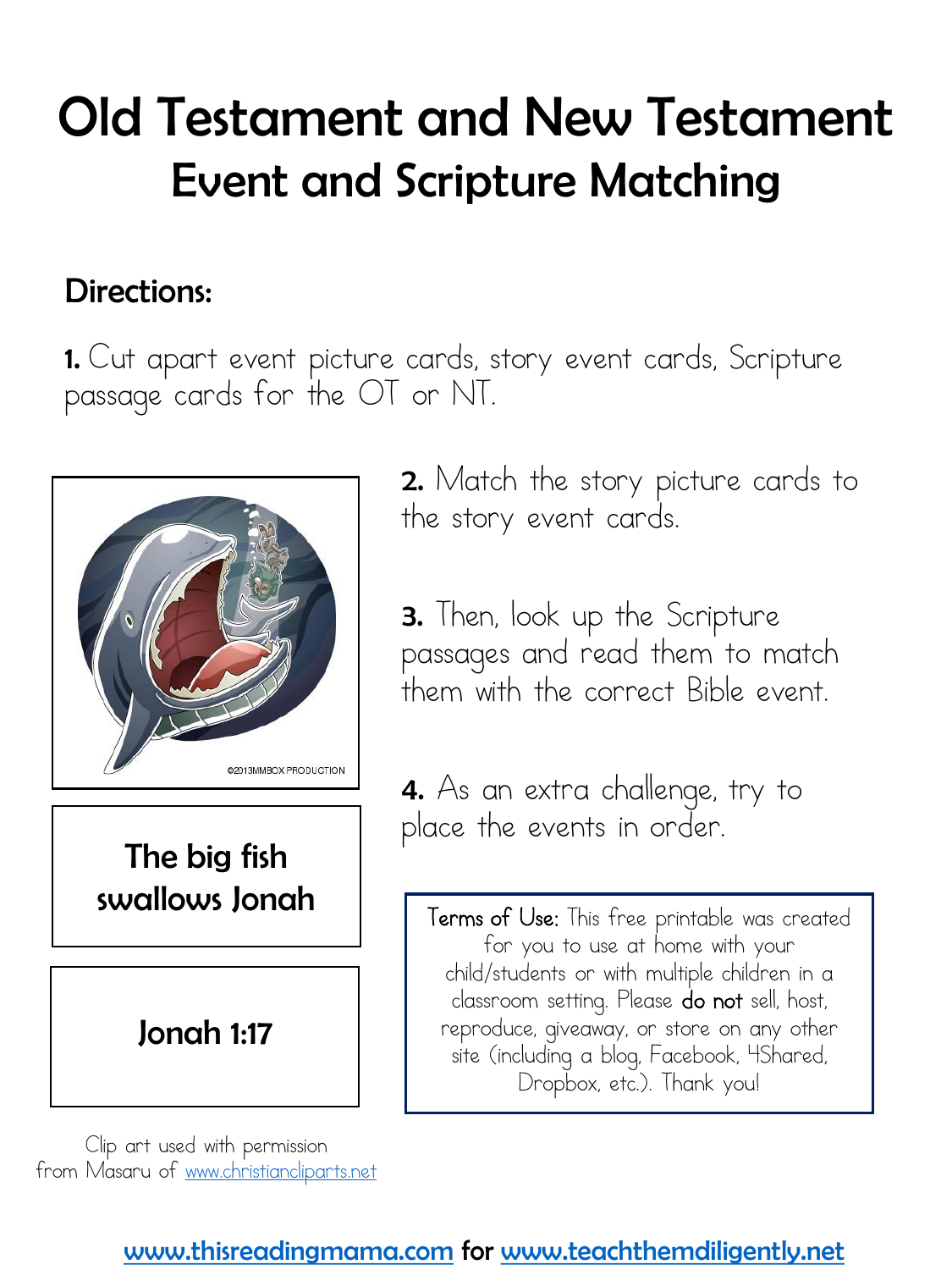thisreadingmama.com for www.teachthemdiligently.net OT Event Pictures

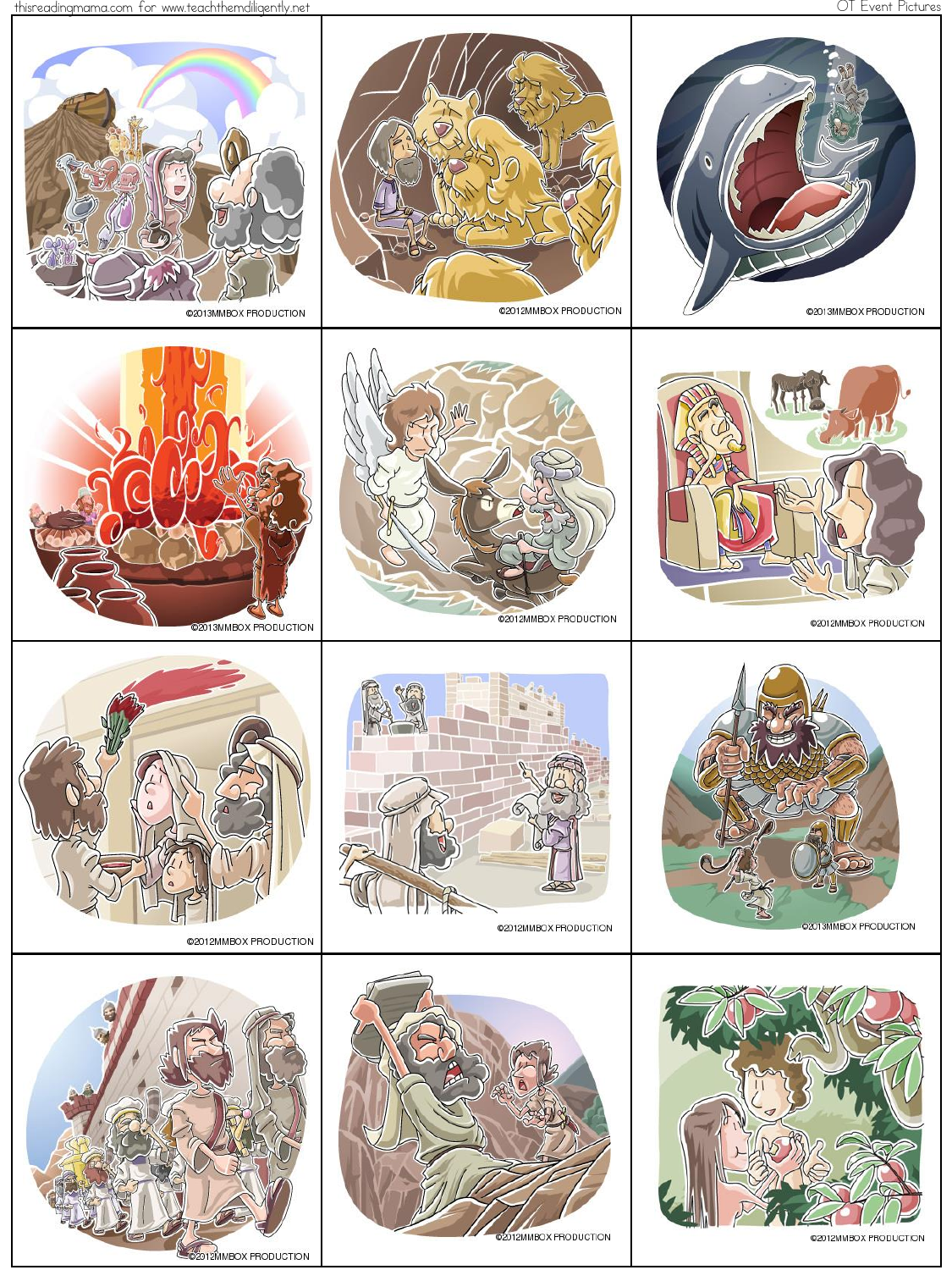| The rainbow of                  | Daniel in the                                  | The big fish                                |
|---------------------------------|------------------------------------------------|---------------------------------------------|
| God's promise                   | lion's den                                     | swallows Jonah                              |
| Elijah on<br>Mt. Carmel         | <b>Balaam's Donkey</b>                         | Joseph interprets<br><b>Pharaoh's dream</b> |
| <b>The Passover</b><br>in Egypt | Nehemiah rebuilds<br>the walls of<br>Jerusalem | David<br>defeats Goliath                    |
| March around                    | Moses breaks the                               | The fall of man                             |
| the wall of Jericho             | tablets                                        | in the garden                               |

OT Scripture Passage Cards

| <b>Genesis 9:12-14</b> | Daniel 6:21-23           | Jonah 1:17            |
|------------------------|--------------------------|-----------------------|
| 1 Kings 18:37-39       |                          | Genesis 41:25-27      |
|                        | <b>Numbers 22: 26-28</b> |                       |
| Exodus 12:21-23        | Nehemiah 2:18            | 1 Samuel 17:45        |
| Joshua 6:13-15         | Exodus 32:17-19          | <b>Genesis 3: 4-6</b> |

[www.thisreadingmama.com](http://www.thisreadingmama.com/) for [www.teachthemdiligently.net](http://www.teachthemdiligently.net/)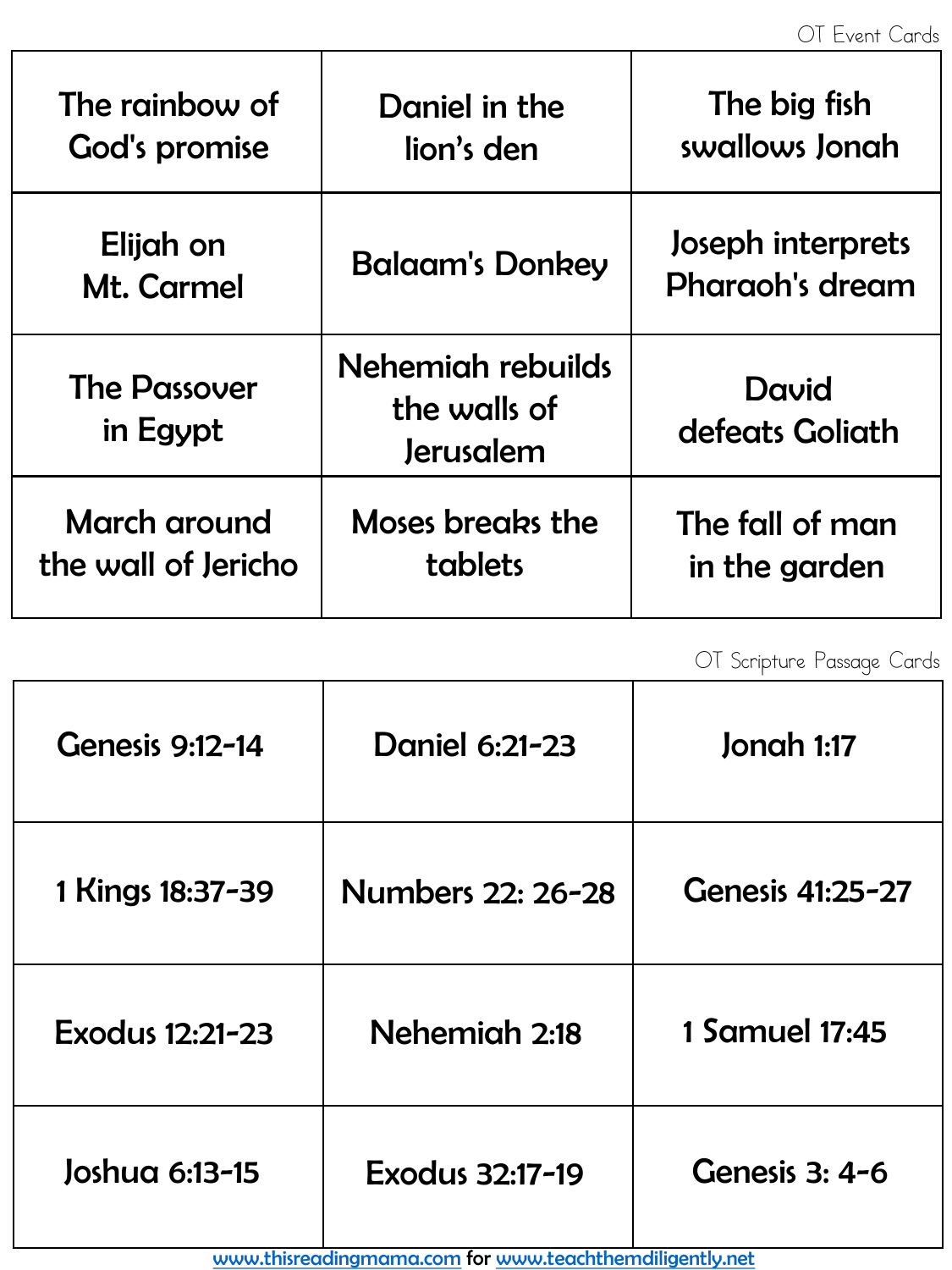

@2012MMBOX PRODUCTION

@2013MMBOX PRODUCTION

@2012MMBOX PRODUCTION